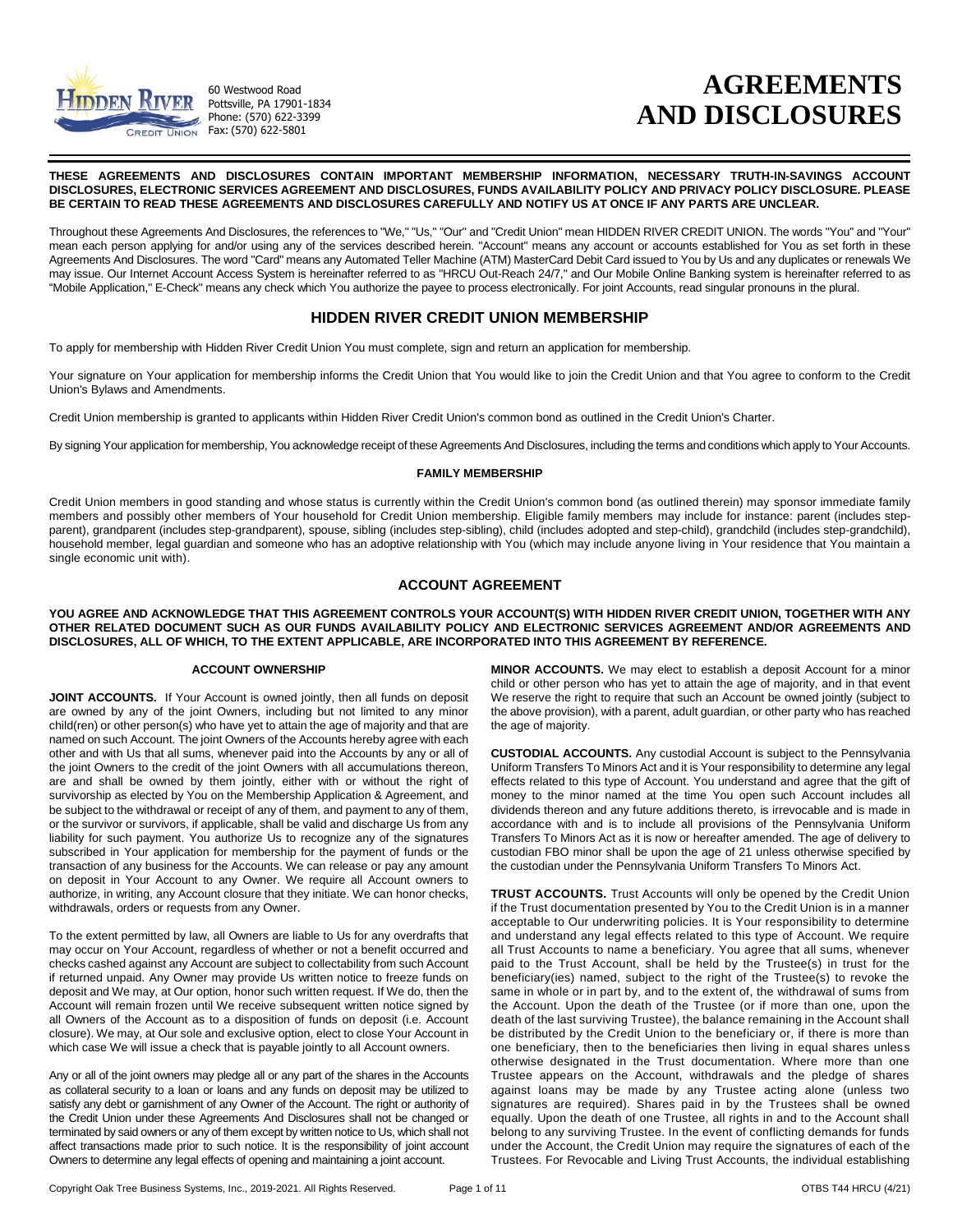# **ACCOUNT AGREEMENT (continued)**

the Trust (the "Settlor") must be a member of the Credit Union and any withdrawal of Trust Account funds will be deemed a revocation of the Trust to the extent of any such withdrawal unless otherwise provided for in the Trust documentation. If the Account Designation shows a payable-on-death status, any Beneficiary has rights to the Account: (a) if the Beneficiary is a natural person, only if the Beneficiary is alive and only if the Settlor is deceased; (b) if the Beneficiary is a charity or other non-profit organization, only if the charity or non-profit organization is in operation as a validly constituted, registered and/or licensed entity under applicable state law, and only if the Settlor is deceased. If the Beneficiary dies (in the case of a natural person), or is no longer in operation as a validly constituted, registered and/or licensed entity under applicable state law (in the case of a charity or non-profit organization), the Trust is terminated. The Settlor may change the Beneficiary at any time by providing Us adequate proof of such change in a manner acceptable to the Credit Union. If at any time, the Trustee is deemed incompetent by a court of legal jurisdiction or is unable or unwilling to serve, the Trust documentation shall determine the successor Trustee.

**AUTHORIZED SIGNERS.** If You establish Your Account with authorized signers, or You subsequently appoint any authorized signers, You understand and agree that the Credit Union will not at any time be liable for the actions of such authorized signers and/or be obligated to ensure that their actions are in accordance with any instructions You have provided to them. Any appointment of an authorized signer, together with any subsequent revocation or change must be in writing and in a form acceptable to Us. It is Your responsibility to determine any legal effects related to Your appointing any authorized signers on Your Account.

**PAYABLE-ON-DEATH STATUS.** If the Account Designation shows a payableon-death status, any Beneficiary has rights to the Account: (a) if the Beneficiary is a natural person, only if the Beneficiary is alive and only if You and any joint Owners are deceased; (b) if the Beneficiary is a charity or other non-profit organization, only if the charity or non-profit organization is in operation as a validly constituted, registered and/or licensed entity under applicable state law, and You and any joint Owners are deceased. Upon Your death and the death of any joint Owners, the funds on deposit will be paid to the beneficiary(ies) of record in equal shares unless You designated otherwise. If, however, none of the payable-on-death beneficiaries You named is alive (or in operation as a validly constituted, registered and/or licensed entity under applicable state law in the case of a charity or non-profit organization) at Your death, the funds will be paid to the party or parties as required by applicable law. It is the responsibility of all Account Owners to determine any legal effects of opening and maintaining an Account with payable-on-death status.

**FIDUCIARY ACCOUNTS.** If Your Account is established as a fiduciary Account, You warrant that You are authorized to open a fiduciary Account and understand that such Accounts will only be opened by the Credit Union if the documentation presented by You to the Credit Union is in a manner acceptable to Our underwriting policies. In no event will the Credit Union be liable for the actions of the fiduciary and/or obligated to ensure that the fiduciary's actions are in accordance with any instructions that have been provided to them. It is Your responsibility to determine and understand any legal effects related to this type of Account.

**ARBITRATION.** Any controversy or claim arising out of or relating to these Agreements And Disclosures, or the breach thereof, shall be settled by arbitration administered by the American Arbitration Association in accordance with its Arbitration Rules and judgment on the award rendered by the arbitrator(s) may be entered in any court having jurisdiction thereof. All parties hereby waive and give up all rights to a jury trial or class action relief.

**INDEMNITY.** You agree to indemnify and hold harmless the Credit Union and their successors and assigns, from any claim, action, liability, loss, damage or suit, arising out of any action or inaction on Our part in connection with these Agreements And Disclosures and/or Your failure to abide by its terms. In the event of any claim made by or against Us, We shall provide You with reasonable and timely notice of such claim, and thereafter You shall at Your own expense promptly defend, indemnify, protect and hold harmless the Credit Union against said claim or any loss or liability thereunder. In the event You fail to defend and/or indemnify and hold Us harmless, then in such instance We shall have full rights to defend, pay or settle said claim on Your behalf without notice to You and with full right of recourse against You for all fees, costs, expenses and payments made or agreed to be paid to discharge said claim. You further agree to pay all reasonable attorneys' fees necessary to enforce such provision. Such indemnity shall be unlimited in amount and duration and be binding upon and inure to the benefit of all parties, their successors, assigns and personal representatives.

**POWER OF ATTORNEY.** If You name a person to act as Your attorney-in-fact or agent in any way with Your Account, We are only obligated to deal with such person if We, in Our sole judgment, approve of the form of appointment and the supporting documentation.

**DEPOSIT OF ITEMS.** You may make deposits to Your Account using any method available from Us. Such methods may include deposits made in person, by mail, electronic means, remote deposit capture, and any other means that may become available. We have the right to refuse to accept any check or instrument for deposit at Our sole discretion. If You deposit an item and it is returned unpaid, We will debit Your Account for the amount of the item and charge You a fee. You will be liable to Us for the amount of any item You deposit which is returned unpaid, and in addition, will be responsible for any of Our costs and expenses incurred in the collection of such returned item from You, including reasonable attorneys' fees. Subject to Our Funds Availability Policy, You may not be able to withdraw funds from Your Account until We have received final settlement for any items deposited. If You make a deposit on a Saturday, Sunday, or a holiday, or after Our predetermined cut-off hour on business days, the deposit will be credited to Your Account as of the next business day.

**COLLECTION AND PROCESSING OF ITEMS.** In processing items You have deposited for collection, We are only Your agent and assume no responsibility beyond the exercise of ordinary care. Any item deposited is subject to final settlement in cash or credit. We may use any method We feel is appropriate to collect items, which may include use of a Federal Reserve Bank. We are not responsible for the acts of any third party We use for the collection of items including responsibility for lost items. If We use a local clearinghouse in the collection of items, You authorize Us to do so and to act in accordance with any applicable rules and regulations. We may permit You to withdraw funds from Your Account before final settlement has been made, however, if final settlement is not made, We have the right to charge Your Account or otherwise require You to repay such funds. In processing items presented for payment on Your Account, We will pay such items each business day based solely on an order of Our choosing. This means that the transactions may not be processed in the order in which they occurred and that You could incur multiple fees in a single day should there be insufficient funds to pay all items presented that day.

**OVERDRAFT PROTECTION.** To the extent permitted by law, You authorize Us to transfer funds from other Accounts You may have with Us in necessary multiples (or in such increments as We may from time to time determine) to Your Account to cover any overdraft. If You have a line of credit with Us, transfers will be made first from Your primary savings Account, provided You have enough available funds in that Account, then from Your line of credit up to Your available credit limit, and then We may elect to pay such overdraft, subject to any preference You have indicated to Us for clearing any overdraft(s). Overdraft transfers are subject to a transfer fee. You hold Us harmless from any and all liability which might otherwise exist if a transfer does not occur.

**OVERDRAFTS.** You understand and agree that We may from time to time, and at Our sole discretion, pay certain items in order to cover an overdraft, and charge You a fee for doing so. You further understand that payment of any overdrafts will be made in an order of Our choosing. You hold Us harmless from any and all liability which might otherwise exist if We do not pay an overdraft. If You would like to opt-out, that is, if You would prefer We not pay any check that would overdraw Your checking Account, You may opt-out by writing to Us at 60 Westwood Road, Pottsville, PA 17901-1834 or by calling Us at (570) 622-3399, and informing Us of Your intention to opt-out.

**NOTICE OF RECEIPT OF ACH ITEMS.** Under the operating rules of the National Automated Clearing House Association which are applicable to ACH transactions involving Your account and as permitted by law, We are not required to give You next day notice of receipt of an ACH item, and We will not do so. We will continue to notify You of the receipt of payments in the periodic statements We provide to You.

PROVISIONAL PAYMENT (ACH ORIGINATION). Credits given by any Receiving Depository Financial Institution to the receiver with respect to any automated clearing house credit entries subject to Article 4A of the Uniform Commercial Code (UCC-4A), are provisional until the Receiving Depository Financial Institution has received final settlement through a Federal Reserve Bank, or has otherwise received payment as provided in §4A-403(a) of UCC-4A. If the Receiving Depository Financial Institution does not receive such final settlement or payment, then they shall be entitled to a refund from the receiver of the amount so credited, and We shall not be deemed to have paid the receiver the amount of such entry.

PROVISIONAL PAYMENT (ACH RECEIPT). Credit given by Us to You with respect to any automated clearing house credit entry is provisional until We receive final settlement for such entry through a Federal Reserve Bank. If We do not receive final settlement, You are hereby notified and agree that We are entitled to a refund of the amount credited to You in connection with such entry, and the party making payment to You via such entry (i.e., the originator of the entry) shall not be deemed to have paid You the amount of such entry.

**CHOICE OF LAW.** We may accept payments on Your behalf for Your account which have been transmitted through one or more Automated Clearing Houses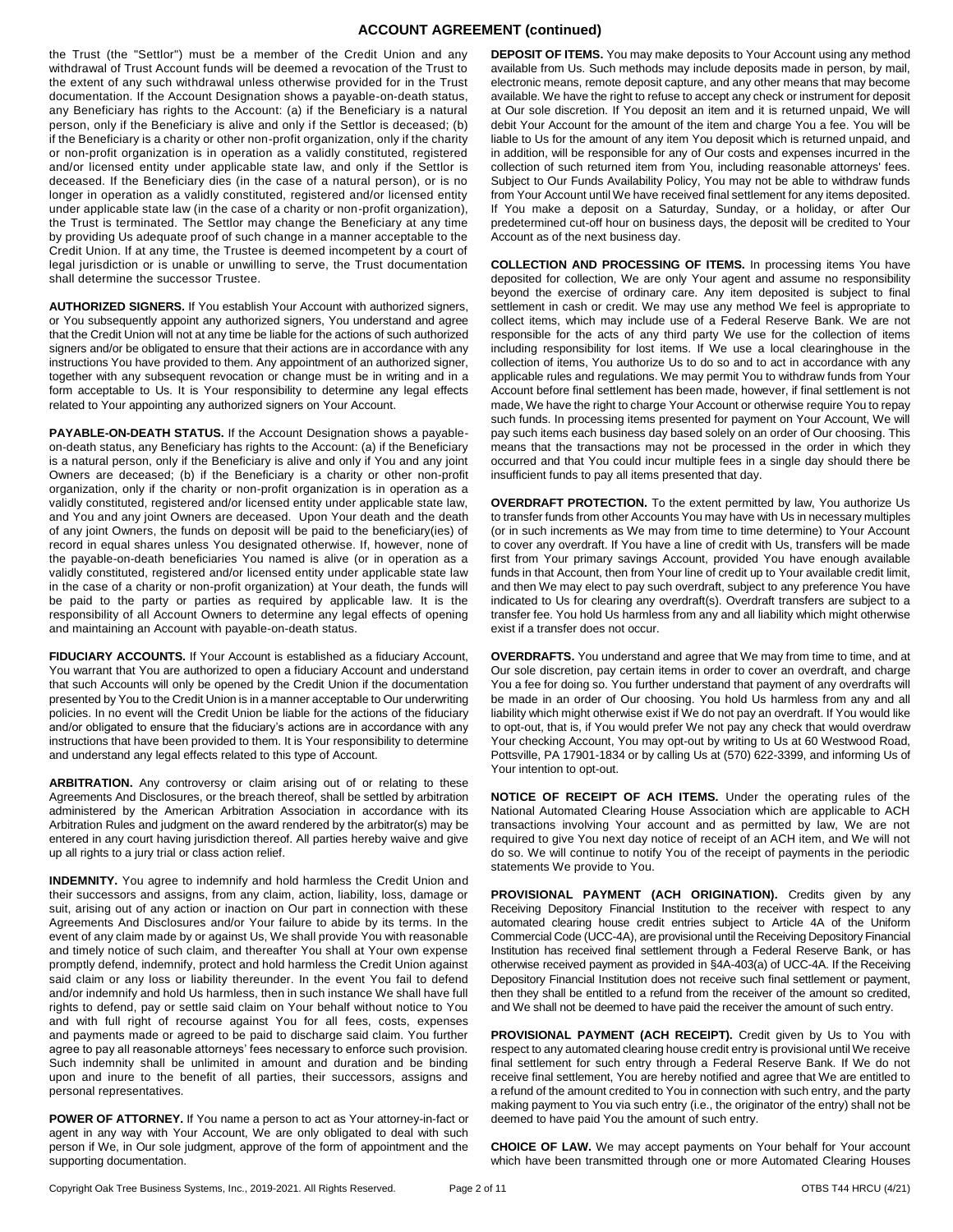## **ACCOUNT AGREEMENT (continued)**

("ACH") and which are not subject to the Electronic Fund Transfer Act. Your rights and obligations with respect to such payments shall be construed in accordance with and governed by the laws of the State of New York as provided by the operating rules of the National Automated Clearing House Association, which are applicable to ACH transactions involving Your account.

**EXPENSES.** If We incur any costs or expenses as a result of any attachment, garnishment or levy against Your Account, You will reimburse Us for such costs or expenses or We may charge them to Your Account.

**INACTIVE OR DORMANT ACCOUNTS.** If no activity occurs in Your account within the time period specified by applicable state law, the property in Your account may be subject to transfer to the appropriate state authority ("escheatment"). We have no liability if Your Account becomes dormant and is therefore subject to escheatment in accordance with applicable state law.

**LIEN IMPRESSMENT AND SET-OFF.** You agree that We may impress and enforce a statutory lien upon Your Accounts with Us to the extent You owe Us any money and We may enforce Our right to do so without further notice to You. We have the right to set-off any of Your money or property in Our possession against any amount You owe Us. The right of set-off and Our impressed lien does not extend to any Keogh, IRA or similar tax deferred deposit You may have with Us. If Your Account is owned jointly, Our right of set-off and Our impressed lien extends to any amount owed to Us by any of the joint Owners.

**CREDIT REPORTING NOTICE.** We may report information about Your account to credit bureaus. Late payments, missed payments, or other defaults on Your account may be reflected in Your credit report.

**MINIMUM BALANCE REQUIREMENTS, FEES AND SERVICE CHARGES.** You agree to pay Us any applicable fees or charges, and are responsible for any minimum balance requirements and deposit requirements called for in Our Agreements And Disclosures provided to You when You opened Your Account. In any case and with proper notice to You, fees, charges, balance requirements and deposit requirements may be changed by Us from time to time.

**SUSPENSION OF SERVICES.** We have the right to suspend the benefit of any Credit Union service at any time for reasonable cause. At Our discretion, We also have the right to pay any check presented for payment from Your Account after Your Account is closed or suspended and to recover such amount paid from You. Account services are available to those members in good standing with the Credit Union. We reserve the right to cancel or suspend services to a member who is not in good standing, which includes members that have: (a) a delinquent loan; (b) a primary savings Account balance below the \$5.00 minimum; (c) an unresolved deposited returned check; (d) any unpaid and uncollected fees; or (e) a negative balance on an Account.

**ASSIGNABILITY.** You may not assign or transfer any interest in Your Account.

**AGREEMENTS AND DISCLOSURES.** The Agreements And Disclosures provided to You at the time You opened Your Account and referred to throughout this Agreement, contain: (a) a list of fees and charges applicable to Your Account; (b) the dividends and applicable Annual Percentage Yield (APY); (c) how dividends are credited or compounded; and (d) other pertinent information related to Your Account. Your Agreements And Disclosures may be amended by Us from time to time in a manner as prescribed by law.

**STOP PAYMENTS.** You may ask Us orally to stop payment on a check. For any such request to remain valid, however, You must also supply Us with a written request within 14 days after You make any such oral request. Stop payment requests are also subject to the terms and conditions of the Order For Stop Payment form related to any such request. Your request must be given to Us in a timely manner so that We have a reasonable opportunity to act on Your request. A written stop payment request is effective for six months. If at the end of 6 months You request Us to continue the stop payment order, that request will be treated as a new request. We are not liable if We pay a check which You have requested Us to stop payment on as long as We act in good faith and exercise ordinary care.

In any event, any damages that We might otherwise be liable for shall not exceed the amount of the involved check. If We do pay a check for which You have requested stop payment and as a result any other item is returned unpaid by Us due to nonsufficient funds, We are not liable for any consequences resulting from such action. If Your Account is a joint Account, any Owner of the Account may request a stop payment. Any release of a stop payment order must be made by the person who made the request. If You ask Us to stop payment on a preauthorized transfer, Your request will be processed under the provisions of Our Electronic Fund Transfer Agreement with You.

You may also ask Us to replace a lost, destroyed or stolen cashier's, teller or certified check and if You do, You agree to execute a declaration of loss and claim for reimbursement form together with any other documentation We may require, such

as an affidavit. Regardless of the type of documentation presented to Us, the request must be in a form acceptable to the Credit Union and given to Us in a timely manner so that We have a reasonable opportunity to act on such request. Such declaration of loss and claim for reimbursement will not become effective until the later of: (a) the 90th day after the date of the check (or 90th day following the date of acceptance, in the case of a certified check); or (b) the date We receive the declaration of loss and claim for reimbursement together with any other required documentation.

**CHECKS AND OTHER ACCOUNT ACCESS DEVICES.** Any check or other Account access device which does not meet Our standards for acceptance may be rejected by Us, whether such standards are established by law, regulation or Our own policy.

**POSTDATED, STALE OR OVERDRAFT CHECKS.** You understand that postdating a check will have no effect on whether or not it is honored prior to or after the date of any such check. A stale check is any check received by Us that is dated 6 months or more prior to the date of receipt. We may pay or refuse to pay any postdated, stale or overdraft check, or other item presented for payment on Your Account without any liability.

**CHECK SAFEKEEPING.** Check Safekeeping is automatic on Your Account and Your cancelled check will not be returned to You. You understand that cancelled checks retained by Us are later destroyed after a reasonable period of time. If You subsequently request a copy of a check and We are unable to supply it, then We shall not be liable for any damage You may sustain in excess of the face amount of the involved check.

**PERIODIC STATEMENTS.** You will be provided with a periodic statement showing activity on Your Account. If You believe any statement reflects discrepancies, You must notify Us of such discrepancies within 30 days from the date We mailed the statement to You. If the discrepancy noted is the result of an electronic fund transfer, then the provisions of Our Electronic Fund Transfer Agreement with You will control resolution of the matter.

**AMENDMENTS.** This Agreement may be amended by Us at any time, in which case We will provide You with a notice of amendment as required by law or regulation.

**NOTIFICATION OF ADDRESS CHANGE.** You will notify Us promptly in writing with Your signature if You move or otherwise have a change of address. In the event We are unable to locate You, You agree to pay all fees associated with maintaining an invalid address in Our records and any costs and locator fees incurred in Our locating efforts.

**WAIVERS.** You agree and understand that Our failure or delay to exercise any right, remedy, power, or privilege available to Us pursuant to this Agreement shall not affect or disallow Our future exercise of that right, remedy, power or privilege.

**ELECTRONIC COMMUNICATIONS.** By applying for membership in the Credit Union, You authorize Us to send You, from time to time, and to the extent permitted by applicable law, electronic communications regarding the status of any savings checking, and/or certificate of deposit Account(s) You maintain with Us. You also authorize Us to send You electronic communications regarding any other accounts You may maintain with Us from time to time including, but not limited to, loan accounts, credit line accounts, and credit card accounts. These electronic communications are sometimes referred to as "transactional or relationship messages."

You authorize Us to contact You using any wireless, cellular, mobile or other telephone number You have provided to Us on Your membership application, and at any wireless, cellular, mobile or other telephone number You may furnish to Us or We may obtain for You in the future. We may contact You using any electronic means We choose, which may include but is not limited to, voice messages, text messages and other similar electronic methods of communication. If You have furnished Us with any e-mail address(es), You understand and agree that We may send You e-mail messages regarding Your Account(s) with Us from time to time. If You have or subsequently enter into any separate consent to receive electronic documentation form, any communications covered by such disclosure and consent shall be subject to the terms and conditions set forth in that disclosure and consent.

You understand that the nature of electronic communications is such that anyone with access to Your wireless, cellular, mobile or other telephonic device or e-mail may be able to read or listen to such transactional or relationship messages from Us, and You agree that any person or party sending or leaving such messages shall have no liability for any consequences resulting from the interception of such messages by any other party. Without limitation, You also agree that You are responsible to pay all costs that You may incur as a result of any contact method We choose including, but not limited to, charges for telecommunications, wireless and/or internet charges.

**GOVERNING LAW.** This Agreement shall be governed by the laws of the Commonwealth of Pennsylvania, except to the extent that federal law controls.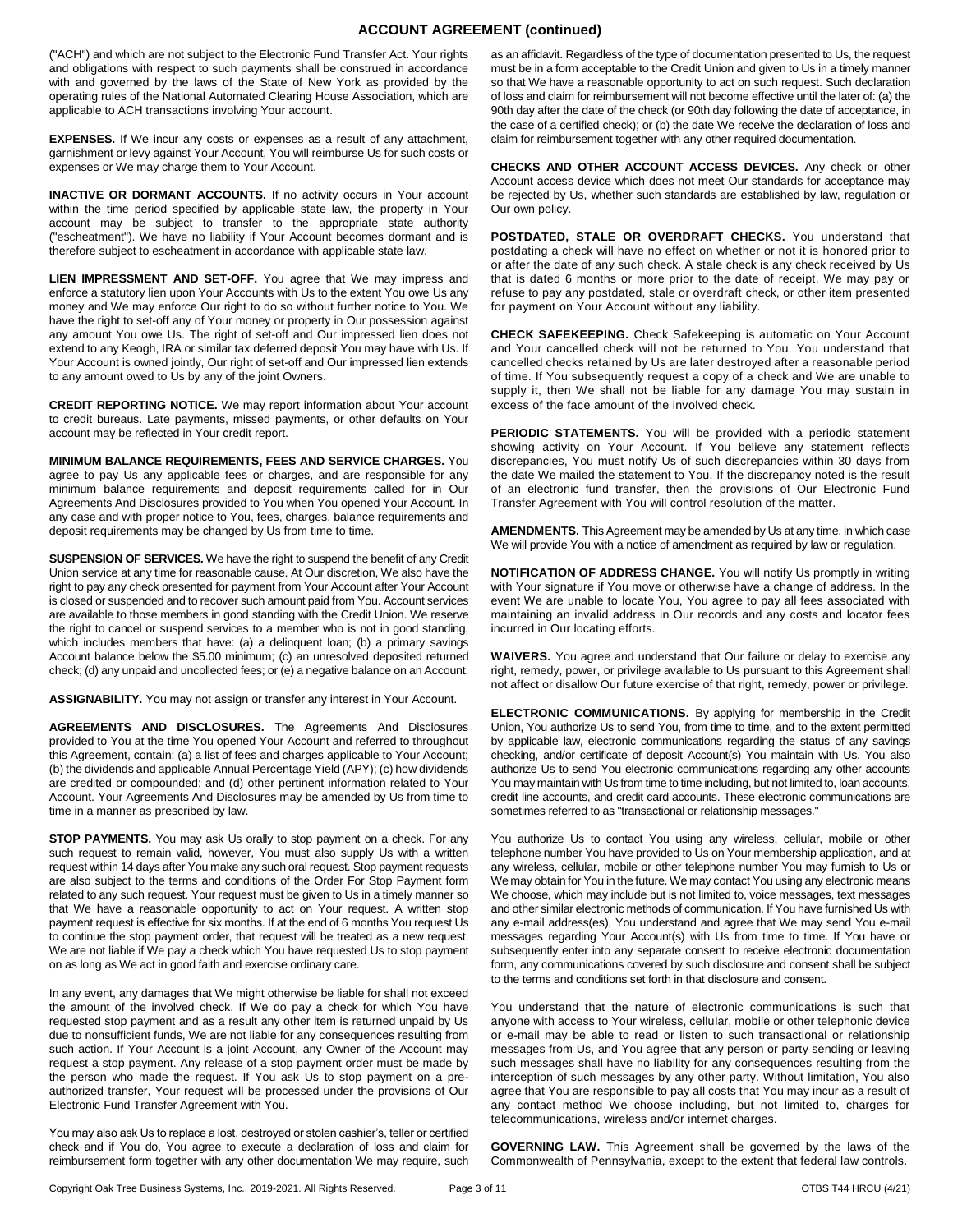## **ACCOUNT DISCLOSURES**

**THE FOLLOWING DISCLOSURES CONTAIN IMPORTANT INFORMATION AND THE TERMS AND CONDITIONS OF ANY ACCOUNT OR ACCOUNTS THAT YOU MAY HAVE WITH US AND ARE PROVIDED AS REQUIRED BY THE TRUTH-IN-SAVINGS ACT. WHEREVER USED, "APY" MEANS ANNUAL PERCENTAGE YIELD.** 

#### **SPECIFIC TERMS APPLICABLE TO YOUR SHARE SAVINGS ACCOUNT**

**Variable Rate Information.** This Account is subject to a Variable Rate. For the current dividend rate and corresponding APY, refer to the accompanying Account Disclosure Rate Supplement which We have included with and made a part of this Disclosure.

**Minimum Balance Requirements.** The minimum balance required to open this Account is \$5.00. In order to earn the disclosed APY, You must maintain a balance of \$5.00 in Your Account each day.

**Transaction Limitations.** No transaction limitations apply to this Account.

#### **SPECIFIC TERMS APPLICABLE TO YOUR VACATION CLUB ACCOUNT**

**Variable Rate Information.** This Account is subject to a Variable Rate. For the current dividend rate and corresponding APY, refer to the accompanying Account Disclosure Rate Supplement which We have included with and made a part of this Disclosure.

**Minimum Balance Requirements.** No minimum balance requirements apply to this Account.

**Transaction Limitations.** No transaction limitations apply to this Account.

#### **SPECIFIC TERMS APPLICABLE TO YOUR CHRISTMAS CLUB ACCOUNT**

**Variable Rate Information.** This Account is subject to a Variable Rate. For the current dividend rate and corresponding APY, refer to the accompanying Account Disclosure Rate Supplement which We have included with and made a part of this Disclosure.

**Minimum Balance Requirements.** No minimum balance requirements apply to this Account.

**Transaction Limitations.** No transaction limitations apply to this Account.

**Additional Information.** On the first business day of October of each year, the funds on deposit in Your Account will automatically be transferred to Your Share Savings Account, or, if You submit to Us a written request, We will mail you a check at the address We have on file for You. The automatic disbursement of funds from Your Account does not count against the withdrawal or transfer limitation described in the Transaction Limitations section above.

#### **SPECIFIC TERMS APPLICABLE TO YOUR MY CLUB ACCOUNT**

**Variable Rate Information.** This Account is subject to a Variable Rate. For the current dividend rate and corresponding APY, refer to the accompanying Account Savings Disclosure Rate Supplement which We have included with and made a part of this Disclosure.

**Minimum Balance Requirements.** No minimum balance requirements apply to this Account.

**Transaction Limitations.** No transaction limitations apply to this Account.

#### **SPECIFIC TERMS APPLICABLE TO YOUR IRA SAVINGS ACCOUNT**

**Variable Rate Information.** This Account is subject to a Variable Rate. For the current dividend rate and corresponding APY, refer to the accompanying account disclosure rate supplement which We have included with and made a part of this Disclosure.

**Minimum Balance Requirements.** No minimum balance requirements apply to this Account.

**Transaction Limitations.** Individual Retirement Accounts are subject to limitations and/or penalties imposed by the Internal Revenue Service. Please see Your IRA Agreement or Your tax advisor for additional information.

#### **SPECIFIC TERMS APPLICABLE TO YOUR EDUCATION IRA SHARE ACCOUNT**

**Variable Rate Information.** This Account is subject to a Variable Rate. For the current dividend rate and corresponding APY, refer to the accompanying account disclosure rate supplement which We have included with and made a part of this Disclosure.

**Minimum Balance Requirements.** No minimum balance requirements apply to this Account.

**Transaction Limitations.** Individual Retirement Accounts are subject to limitations and/or penalties imposed by the Internal Revenue Service. Please see Your IRA Agreement or Your tax advisor for additional information.

## **SPECIFIC TERMS APPLICABLE TO YOUR ROTH IRA SHARE ACCOUNT**

**Variable Rate Information.** This Account is subject to a Variable Rate. For the current dividend rate and corresponding APY, refer to the accompanying account disclosure rate supplement which We have included with and made a part of this Disclosure.

**Minimum Balance Requirements.** No minimum balance requirements apply to this Account.

**Transaction Limitations.** Individual Retirement Accounts are subject to limitations and/or penalties imposed by the Internal Revenue Service. Please see Your IRA Agreement or Your tax advisor for additional information.

### **SPECIFIC TERMS APPLICABLE TO YOUR CONVERTED IRA SHARE ACCOUNT**

**Variable Rate Information.** This Account is subject to a Variable Rate. For the current dividend rate and corresponding APY, refer to the accompanying account disclosure rate supplement which We have included with and made a part of this Disclosure.

**Minimum Balance Requirements.** No minimum balance requirements apply to this Account.

**Transaction Limitations.** Individual Retirement Accounts are subject to limitations and/or penalties imposed by the Internal Revenue Service. Please see Your IRA Agreement or Your tax advisor for additional information.

## **SPECIFIC TERMS APPLICABLE TO YOUR SHARE DRAFT ACCOUNT**

**Variable Rate Information.** This Account is subject to a Variable Rate. For the current dividend rate and corresponding APY, refer to the accompanying Account Disclosure Rate Supplement which We have included with and made a part of this Disclosure.

**Minimum Balance Requirements.** No minimum balance requirements apply to this Account.

**Transaction Limitations.** No transaction limitations apply to this Account.

#### **SPECIFIC TERMS APPLICABLE TO YOUR MONEY MARKET ACCOUNT**

**Tiered Variable Rate Information.** This Account is subject to a Tiered Variable Rate. For the current dividend rate and corresponding APY, refer to the accompanying Account Disclosure Rate Supplement which We have included with and made a part of this Disclosure.

**Minimum Balance Requirements.** The minimum balance required to open this Account is \$2,500.00. In order to earn the disclosed APY, You must maintain a balance of \$2,500.00 in Your Account each day.

**Transaction Limitations.** No transaction limitations apply to this Account.

#### **GENERAL TERMS APPLICABLE TO ALL ACCOUNTS**

**Member in Good Standing.** The Account services described in these Agreements And Disclosures are available to those members in good standing with the Credit Union. We reserve the right to suspend services to a member who is not in good standing, which includes members that have:

- a delinquent loan.
- a primary savings Account balance below the \$5.00 minimum.
- an unresolved deposited returned check.
- unpaid and uncollected credit union fees.
- a negative balance on an Account.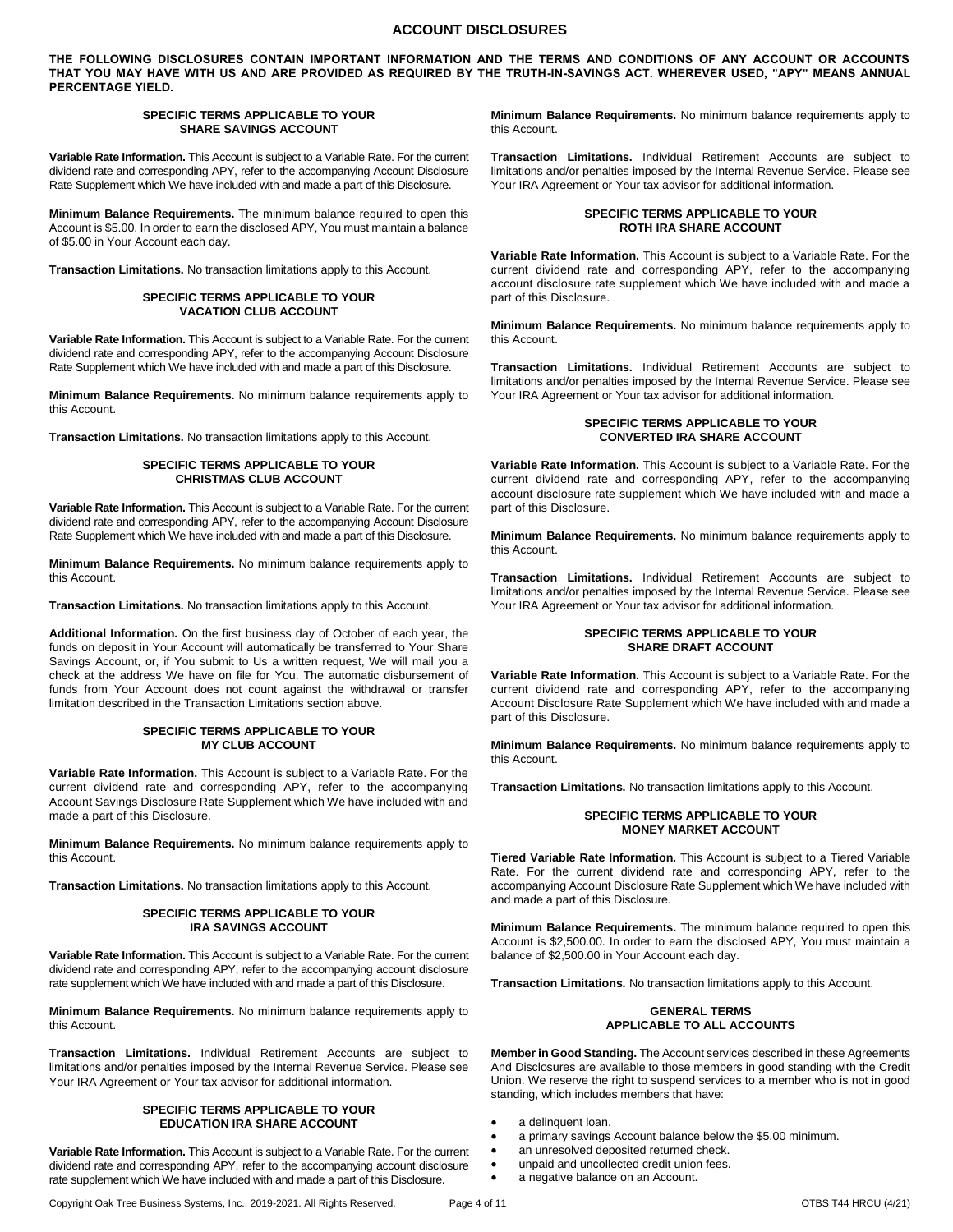## **ACCOUNT DISCLOSURES (continued)**

**Minimum Balance Requirements.** To be a member and maintain Accounts with Us You must purchase 1 share in the Credit Union. The par value of a share in this Credit Union is \$5.00. If the balance in Your primary savings Account drops below 1 share (\$5.00), at any time, We may, at Our option, close Your Account.

**Nonsufficient Funds Returns.** Any check or pre-authorized transfer, or transaction made through the use of a debit card, or other electronic means, as is applicable (including any in-person transaction), that is presented to Us for payment on Your Account when Your Account lacks sufficient collected funds to pay any such item may, at Our option, be returned for nonsufficient funds or We may honor any such item and charge You a fee for doing so.

**Overdraft Balance Calculation.** When processing transactions that debit or credit Your Account, We start each Business Day with Your final Account balance from the preceding Business Day. The final balance takes into account all of the debit and credit transactions that were settled that Business Day pursuant to Our Funds Availability Policy, as well as any other debits or credits to Your Account that were finally settled that day, as described above in the "Deposit of Items" and "Collection and Processing of Items" sections of the Account Agreement. This starting balance at the beginning of a Business Day (the preceding Business Day's final balance) is sometimes referred to as Your "actual balance."

As credits and debits to Your Account are received by Us, We add them to and subtract them from Your actual balance. Examples of credits include, but are not limited to, electronic direct deposits, check deposits that have been fully and finally collected, ACH credits that have settled that day, and cash deposits made to one of Our tellers. Examples of debits include, but are not limited to, checks drawn on Your Account that are presented to Us for payment, together with such checks that are returned unpaid and subsequently represented for payment, electronic fund transfer (EFT) debit transactions (such as preauthorized payments and settled EFT debits), and all reinitiated electronic fund transfer (EFT) debit transactions (such as preauthorized payments), memo-posted EFT debits (EFT debits that We have authorized but which have not been settled), and all Credit Union fees and charges. As noted above, these examples are not an exhaustive list and should not be construed as such. The result of this calculation at any given point in time is called Your "available balance."

For the purpose of determining whether an overdraft has occurred, We use Your available balance. First, We add all of the settled credit transactions to the beginning actual balance. Then, We subtract all of the debit transactions that settled that day. We also subtract all of the pending debit transactions. This determines the available balance for overdraft purposes. Each debit transaction that We process when Your Account has, or will have, a negative available balance is an overdraft, subject to an overdraft charge.

Subject to applicable law, You are responsible for paying any overdraft fees and charges assessed in connection with Our payment of an overdraft, as well as any NSF fees charged to Your Account when We dishonor and return an item for nonsufficient funds. It is Your responsibility to know Your Account balance, and if You have any questions You should contact a Credit Union representative.

**Nature of Dividends.** All dividends are paid from current income and available earnings, after required transfers to reserves at the end of a dividend period.

**Compounding and Crediting.** For all Accounts, dividends will be earned daily for each day on which Your balance exceeds the minimum balance requirement for Your Account. For all Accounts, the dividend period is monthly, and dividends will be compounded and credited to Your Account monthly. For all Accounts (except Christmas Club accounts) You will not be paid any accrued but uncredited dividends at the time You close Your Account. For Christmas Club accounts, You will not receive any accrued yet uncredited dividends if You close Your Account after the 7th day following the date You opened Your Account.

**Balance Computation Method.** For all Accounts, dividends are calculated by the daily balance method which applies a daily periodic rate to the balance in Your Account each day.

**Accrual on Noncash Deposits.** For all dividend bearing Accounts, dividends will begin to accrue on the business day that You deposit noncash items (e.g. checks) into Your Account.

**Fees and Charges.** Any fees and charges applicable to Your Account are disclosed on the accompanying schedule of fees and charges provided in conjunction with these Agreements And Disclosures.

# **ELECTRONIC SERVICES AGREEMENT AND DISCLOSURE**

**THIS IS YOUR ELECTRONIC SERVICES AGREEMENT AND DISCLOSURE. IT INCLUDES NECESSARY FEDERAL STATEMENTS AS REQUIRED BY THE ELECTRONIC FUND TRANSFER ACT (15 U.S.C. SECTION 1693 ET SEQ) AND ANY SPECIAL INSTRUCTIONS REGARDING THE USE OF YOUR MASTERCARD DEBIT CARD ("CARD"), OUR INTERNET ACCOUNT ACCESS SYSTEM ("HRCU OUT-REACH 24/7"), OUR MOBILE ONLINE BANKING SYSTEM ("MOBILE APPLICATION"), EACH WITH THEIR CORRESPONDING PERSONAL IDENTIFICATION NUMBER (PIN) OR ACCESS CODE, AND ANY CHECKS YOU AUTHORIZE TO BE PROCESSED ELECTRONICALLY ("E-CHECK").**

**MASTERCARD DEBIT CARD, HRCU OUT-REACH 24/7, MOBILE APPLICATION AND E-CHECK AGREEMENT.** This Agreement applies to any electronic fund transfer made to or from Your Account(s) by You or by any user who has access to Your Account with actual, apparent or implied authority for use of Your Account. Electronic fund transfers to and from Your Account can be made through the use of, but may not be limited to the following: (a) Your Card in Automated Teller Machines (ATMs) or at any place that it is honored including those transactions made through the use of the appropriate PIN in conjunction with Your Card; (b) Our HRCU Out-Reach 24/7; (c) Mobile Application and (d) any check which You authorize the payee to process electronically. An electronic fund transfer is any transfer of funds which is performed through the use of Your Card, Our HRCU Out-Reach 24/7, Our Mobile Application, E-Check or other electronic device. You understand that Your Card and any Personal Identification Numbers (PINs) or Access Codes are issued by Us and are not transferable. The use of Your Card, PIN and/or any other Account access device is subject to the following terms. You agree: (a) to abide by Our rules and regulations as amended related to the use of Your Card, PIN and/or other Account access device; (b) that We may follow all instructions given to Machines; (c) not to use Your Card for illegal transactions including, but not limited to, advances made for the purpose of gambling and/or wagering where such practices are in violation of applicable state and/or federal law; and (d) that each withdrawal by You or by any authorized user of Your Card or PIN may be charged to Your savings or checking Account, as appropriate, and will be treated as though it were a share withdrawal except that: (1) We may charge withdrawals to Your savings or checking Accounts in any order We determine; and (2) We cannot honor stop payment requests on ATM and POS withdrawals.

We may, but are under no obligation to do so, process an Electronic Fund Transfer that exceeds the balance in Your savings and/or checking Account. In the event that any such transfer occurs, You agree to immediately pay Us the overdrawn amount and to the extent permitted by law, any associated fees and charges. For security reasons there are limits on the number of transactions that may be processed each day.

**ISSUANCE OF PERSONAL IDENTIFICATION NUMBERS AND ACCESS CODES.** You will be issued a Personal Identification Number (PIN) to be used in

conjunction with Your MasterCard Debit Card transactions, and a separate Access Code to be used in conjunction with HRCU Out-Reach 24/7 and Mobile Application. Your use of Your PIN or Access Code is Your authorization to Us to withdraw funds from Your savings Account or Your checking Account to cover such transactions.

**OTHER AGREEMENT.** If electronic fund transfer transactions involve other agreements You have with Us, the terms of those agreements will apply as well.

**BUSINESS DAYS.** Every day is a business day except Saturdays, Sundays and holidays.

**DELAYED FUNDS AVAILABILITY NOTICE.** Subject to Our Delayed Funds Availability Policy, deposits made at Hidden River Credit Union locations may not be posted to Your Account until they are received and verified by Us. All deposited items are removed from machines each business day. We are not responsible for delays in deposit posting due to improper identification on the deposit envelope. See Our Funds Availability Policy Disclosure for Our policy regarding the availability of Your deposits.

#### **TYPES AND LIMITATIONS OF SERVICES**

**MASTERCARD DEBIT CARD TRANSACTIONS.** You may use Your Card in conjunction with Your PIN in any of Our network of ATMs and such other machines or facilities as We may designate, to deposit cash and checks to Your savings and checking Account(s). You may also use Your Card in conjunction with Your PIN in any of Our network of ATMs and such other machines or facilities as We may designate to make the following transactions: (a) withdraw cash from Your savings and checking Account(s); (b) transfer funds between Your savings and checking Account(s); and (c) make miscellaneous inquiries on Your savings and checking balances. You may also use Your Card in conjunction with Your PIN, to purchase goods and services ("POS") at any business establishment where the Card is accepted.

ATM withdrawals may not exceed \$1,000.00 per calendar day (savings and checking), subject to the available funds in Your Account.

Copyright Oak Tree Business Systems, Inc., 2019-2021. All Rights Reserved. Page 5 of 11 COTBS T44 HRCU (4/21)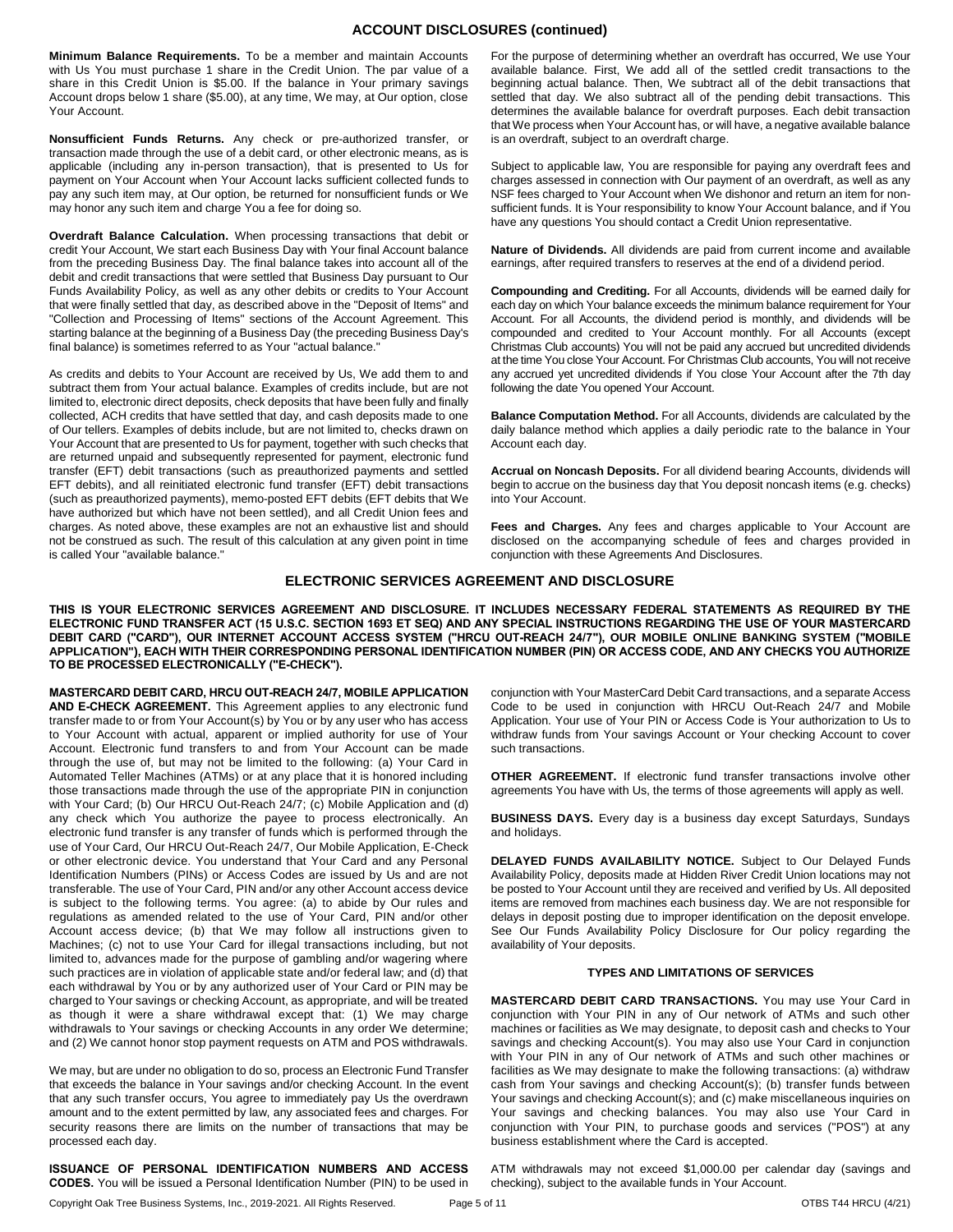## **ELECTRONIC SERVICES AGREEMENT AND DISCLOSURE (continued)**

POS withdrawals may not exceed \$2,500.00 per calendar day (savings and checking), subject to the available funds in Your Account.

**HRCU OUT-REACH 24/7 TRANSACTIONS.** At the present time, You may use HRCU Out-Reach 24/7 Banking in conjunction with Your Password, an internet connection and a personal computer for the following services: (a) transfer funds between Your savings and checking Accounts; (b) make payments on Your Credit Union loan accounts from Your savings and checking Account(s); and (c) make miscellaneous inquiries on Credit Union services that affect Your Account. HRCU Out-Reach 24/7 operates 24 hours every day. If You attempt to use the system and are told that "the system is not available," please try again later when service is restored.

**MOBILE APPLICATION TRANSACTIONS.** You may use Our Mobile Application in conjunction with Your Access Code, an internet connection and an internet enabled mobile computing device (e.g. smartphone or tablet), for the following services: (a) transfer funds between Your share, and share draft Accounts; (b) make payments on Credit Union loans You have with Us; (c) make a check withdrawal from Your share, and share draft Accounts; and (d) make miscellaneous inquiries on Your Credit Union deposit and loan balances, deposits, withdrawals and transactional information. Mobile Application operates 24 hours every day. If You attempt to use the system and receive a message that "the system is not available," please try again later when service is restored.

Through the use of an imaging application/device, special software and an Access Code and/or User ID You may also use the Mobile Application platform to access the remote deposit capture system to initiate the deposit of checks into Your share and share draft Account(s) You have with Us. You understand and agree that the remote deposit of Items into Your deposit accounts with Us through use of the remote deposit process is not subject to the Electronic Fund Transfer Act (15 U.S.C. § 1693 *et seq.*) or Regulation E (12 CFR 1005.1 *et seq.*). The remote deposit of Items into Your designated deposit accounts with Us is instead governed solely by the terms and conditions set forth in the separate remote deposit capture agreement.

**E-CHECK TRANSACTIONS.** You may authorize a merchant or other payee to make a one-time electronic payment from Your checking Account using information from Your check ("E-Check") to: (a) pay for purchases; or (b) pay bills.

**OWNERSHIP OF ACCESS DEVICES.** Your Card and/or any other Account access device will remain Our property and any such Card or other Account access device We may issue may be cancelled or its use restricted by Us at any time without notice, except as may be required by applicable law. You agree to surrender any such Card and/or access device and to discontinue its use Immediately upon Our request. You will be required to return any Account access device(s) to Us immediately upon the closing of Your Account.

**NOTIFICATION OF PRE-AUTHORIZED DEPOSITS.** If You have arranged to have direct deposits made to Your Account at least once every 60 days (from Your employer, the federal government or other payor), You can call Us at (570) 622- 3399, to find out whether or not the deposit has been made.

**RIGHT TO STOP PRE-AUTHORIZED PAYMENTS.** If You want to stop any preauthorized payments, call Us at (570) 622-3399, or write to Us at 60 Westwood Road, Pottsville, PA 17901-1834 in time for Us to receive Your stop payment request 3 business days or more before the payment is scheduled to be made. If You call, We may also require You to put Your request in writing and get it to Us within 14 days after You call. To be sure that a third party does not bill You again for the "stopped" payment or to cancel the entire pre-authorized payment arrangement, contact the third party.

To ensure that recurring preauthorized charges established and authorized by You are not interrupted in the event that Your Card or other Access Device is reissued, We may, but are under no obligation to do so, enroll Your account in automatic account information update services that communicate new Card/Access Device information to the service providers with whom You have established preauthorized recurring charges, the purpose of which is to ensure charges You authorize continue without interruption.

**NOTICE OF VARYING AMOUNTS.** If regular pre-authorized payments may vary in amount, the person You are going to pay will tell You, 10 days before each payment, when it will be made and how much it will be. You may choose instead to get this notice only when the payment would differ by more than a certain amount from the previous payment, or when the amount would fall outside certain limits that You set.

**OUR LIABILITY FOR FAILURE TO STOP PAYMENT.** If You order Us to place a stop payment on one of Your pre-authorized payments 3 business days or more before the transfer is scheduled, and We do not do so, We will be liable for losses or damages, to the extent provided by law.

**TRANSACTION SLIPS.** You can get a receipt at the time You make any transaction to or from Your Account (except for HRCU Out-Reach 24/7, Mobile Application, mail-in transactions, and certain small-value transactions). When an electronic transfer has been made during any given month, You will receive a monthly statement to reflect all electronic fund transfers to or from Your Account during that statement period. In any case, You will receive a statement at least quarterly.

**FEES.** We may assess reasonable charges against Your Account for transactions performed at electronic terminals. If so, We will specify any charges for these or other types of electronic transactions, including automatic transfers, on an accompanying pricing document. We will explain the charges to You when You open Your Account. You will be provided with a fee schedule, and HRCU Out-Reach 24/7, and Mobile Application information after Your Account is established. Additional fee schedules are available at any of Our office locations. When You use an ATM not owned by Us, You may be charged a fee by the ATM operator, or any network used, and You may be charged a fee for a balance inquiry even if You do not complete a fund transfer.

**LIABILITY FOR FAILURE TO COMPLETE TRANSACTIONS.** If We do not properly complete a transaction to or from Your Account according to this Agreement, We will be liable for Your losses or damages. However, We will not be liable if: (a) Your Account does not contain enough available funds to make the transaction through no fault of Ours; (b) the ATM where You are making the transfer does not have enough cash; (c) the terminal was not working properly and You knew about the breakdown when You started the transaction; (d) circumstances beyond Our control prevent the transaction despite reasonable precautions that We have taken; (e) Your Card is retrieved or retained by an ATM; (f) Your Card or PIN has been reported lost or stolen and We have blocked the Account; (g) the money in Your Account is subject to legal process or other claim; (h) there are other lawful exceptions established by Us and You are given proper advance notice of them; (i) You exceed any limits on Your Account; and (j) the MasterCard network does not allow the transaction to proceed due to anti-fraud or similar consumer protections employed by that network.

**LIABILITY FOR UNAUTHORIZED USE.** Telephone Us at once at (570) 622-3399, or write to Us at 60 Westwood Road, Pottsville, PA 17901-1834, if You believe Your Card or PIN have been lost or stolen or if You believe that an electronic fund transfer has been made without Your permission using information from Your check. Telephoning is the best way of keeping Your possible losses down. You could lose all of the money in Your Account (plus Your maximum overdraft line of credit, if applicable). If You tell Us within 2 business days after You learn of the loss or theft of Your Card or PIN, You can lose no more than \$50.00 if someone uses Your Card or PIN without Your permission.

If You fail to tell Us within 2 business days after You learn of the loss or theft of Your Card or PIN and We can prove that We could have stopped someone from using Your Card or PIN without Your permission if You had told Us, then You could lose as much as \$500.00.

Also, if Your statement shows transfers that You did not make, including those made by Card, PIN or other means, You will tell Us at once. If You do not tell Us within 60 days after the statement was mailed to You, You may not get back any money You lost after the 60 days if We can prove that We could have stopped someone from taking the money if You had told Us in time. If a valid reason (such as a long trip or hospital stay) keeps You from giving Us notice, We will extend the time periods.

**Exception:** You will have no liability for the unauthorized use of Your MasterCard Debit Card as long as You used reasonable care in safeguarding Your Card from loss or theft and, upon becoming aware of such loss or theft, promptly report that loss or theft to the Credit Union. **This exception does not apply to a transaction conducted with a Card that is: (a) issued to an entity other than a natural person; (b) issued for a commercial purpose, except to the extent that such exception shall apply to transactions conducted for a small-business program; and (c) issued to a person until such time as that person's identity is registered by or on behalf of the Credit Union in connection with such issuance, which registration may include customer identification program requirements.**

**IN CASE OF ERRORS OR IF YOU HAVE QUESTIONS ABOUT ELECTRONIC TRANSFERS.** Telephone Us at (570) 622-3399, or write to Us at 60 Westwood Road, Pottsville, PA 17901-1834 as soon as You can, if You think Your statement or receipt is wrong or if You need more information about a transaction listed on the statement or receipt. We must hear from You no later than 60 days after We send You the first statement on which the problem or error appeared.

- (1) Tell Us Your name and Account number.
- (2) Describe the error or the transfer You are unsure about, and explain as clearly as You can why You believe it is an error or why You need more information.

Copyright Oak Tree Business Systems, Inc., 2019-2021. All Rights Reserved. Page 6 of 11 COD Page 11 OTBS T44 HRCU (4/21)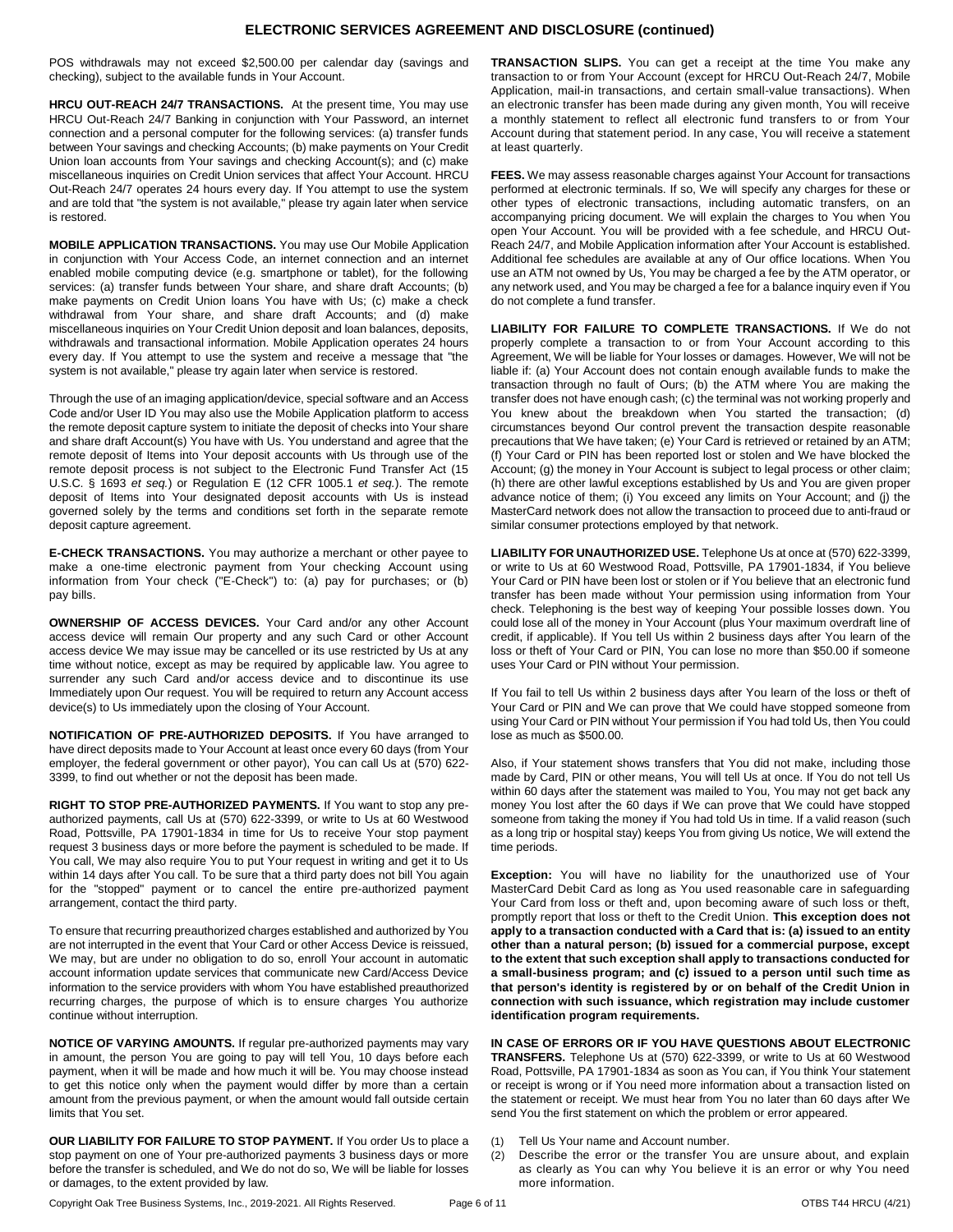# **ELECTRONIC SERVICES AGREEMENT AND DISCLOSURE (continued)**

(3) Tell Us the dollar amount of the suspected error.

If You tell Us orally, We may require that You send Us Your complaint or question in writing within 10 business days.

We will determine whether an error occurred within 10 business days after We hear from You and will correct any error promptly. If We need more time, however, We may take up to 45 days to investigate Your complaint or question. If We decide to do this, We will credit Your account within 10 business days for the amount You think is in error, so that You will have the use of the money during the time it takes Us to complete Our investigation. If We ask You to put Your complaint or question in writing and We do not receive it within 10 business days, We may not credit Your account.

For errors involving new accounts, point-of-sale, or foreign-initiated transactions, We may take up to 90 days to investigate Your complaint or question. For new accounts, We may take up to 20 business days to credit Your account for the amount You think is in error.

We will tell You the results within 3 business days after completing Our investigation. If We decide that there was no error, We will send You a written explanation. You may ask for copies of the documents that We used in Our investigation.

**UNAUTHORIZED TRANSFERS.** To report a lost or stolen Card, PIN, Access Code or any combination thereof, You will call Us at (570) 622-3399. You may also report the loss of a Card, PIN, Access Code or any combination thereof, by writing to Us at 60 Westwood Road, Pottsville, PA 17901-1834. You should also call the number or write to the address listed above if You believe a transfer has been made using the information from Your check without Your permission.

**FOREIGN TRANSACTIONS.** For transactions initiated in foreign currencies, the exchange rate between the transaction currency and the billing currency (U.S. Dollars) will be: (a) a rate selected by MasterCard from the range of rates available in wholesale currency markets for the applicable central processing date, which rate may vary from the rate MasterCard itself receives; or (b) the governmentmandated rate in effect for the applicable central processing date. In each instance You will be charged 8/10th of 1.00% calculated on the final settlement amount for transactions that are initiated in foreign countries, and if Your transaction is also initiated in a foreign currency You will be charged an additional 2/10th of 1.00% calculated on the final converted settlement amount.

**DISCLOSURE OF ACCOUNT INFORMATION.** We may disclose information to third parties about Your Account or transfers You make: (1) when it is necessary to complete an electronic transaction; or (2) in order to verify the existence and conditions of Your Account for a third party such as a credit bureau or merchant; or (3) in order to comply with a government agency or court order, or any legal process; or (4) if You give Us written permission.

**TERMINATION.** We may terminate Your right to use Your Card, PIN or Access Code, or cancel this Agreement at any time upon written notice. You may request termination of these services in writing.

**CHANGE IN TERMS.** We may change the terms and charges for the services shown in this Agreement and may amend this Agreement from time to time upon proper notice to You.

**GOVERNING LAW.** This Agreement is controlled and governed by the laws of the Commonwealth of Pennsylvania, except to the extent that such laws are inconsistent with controlling federal law.

## **FUNDS AVAILABILITY POLICY DISCLOSURE**

**EXCEPT FOR CHECKS DRAWN ON FOREIGN BANKS IN FOREIGN COUNTRIES, THIS DISCLOSURE DESCRIBES YOUR ABILITY TO WITHDRAW FUNDS FROM TRANSACTION ACCOUNTS AT HIDDEN RIVER CREDIT UNION. YOU SHOULD ALSO REFER TO THE SECTION OF THESE AGREEMENTS AND DISCLOSURES THAT DESCRIBES THE DETAILS OF YOUR SPECIFIC ACCOUNT TYPE FOR ADDITIONAL INFORMATION.**

**Your Ability To Withdraw Funds.** Our policy is to delay the availability of funds from Your cash and check deposits. During the delay, You may not withdraw the funds in cash and We will not use the funds to pay checks that You have written.

**Determining the Availability Of A Deposit.** The length of the delay is counted in business days from the day of Your deposit. Every day is a business day except Saturdays, Sundays, and federal holidays. If You make a deposit before closing on a business day that We are open, We will consider that day to be the day of Your deposit. However, if You make a deposit after closing or on a day We are not open, We will consider that the deposit was made on the next business day We are open. The length of the delay varies depending on the type of deposit and is explained below.

## *Same-Day Availability*

Funds from electronic direct deposits to Your Account will be available on the day We receive the deposit.

#### *Same-Day Availability*

If You make the deposit in person to one of Our employees, funds from the following deposits are available on the business day of Your deposit:

• Cash.

If You do not make Your deposit in person to one of Our employees (for example, if You mail the deposit), funds from these deposits will be available on the 1st business day after the day We receive Your deposit.

#### *Next-Day Availability*

Funds from the following deposits are available on the 1st business day after the day of Your deposit:

- U.S. Treasury checks that are payable to You.
- Wire transfers.
- Checks drawn on Us.

If You make the deposit in person to one of Our employees, funds from the following deposits are also available on the 1st business day after the day of Your deposit:

- State and local government checks that are payable to You.
- Cashier's, certified, and teller's checks that are payable to You.
- Federal Reserve Bank checks, Federal Home Loan Bank checks, and postal money orders, if these items are payable to You.

If You do not make Your deposit in person to one of Our employees (for example, if You mail the deposit), funds from these deposits will be available on the 2nd business day after the day We receive Your deposit.

#### *Other Check Deposits*

The first \$225.00 from a deposit of other checks will be available on the business day We receive Your deposit. The remaining funds will be available on the 2nd business day after the day of Your deposit. For example, if You deposit a check of \$700.00 on a Monday, \$225.00 of the deposit is available on Monday and the remaining \$475.00 is available on Wednesday.

**Longer Delays May Apply.** Funds You deposit by check may be delayed for a longer period under the following circumstances:

- We believe a check You deposit will not be paid.
- You deposit checks totaling more than \$5,525.00 on any one day.
- You redeposit a check that has been returned unpaid.
- You have overdrawn Your account repeatedly in the last six months.
- There is an emergency, such as failure of computer or communications equipment.

We will notify You if We delay Your ability to withdraw funds for any of these reasons, and We will tell You when the funds will be available. They will generally be available no later than the 7th business day following the day of Your deposit. In any case, We reserve the right to refuse an item for deposit or encashment.

**Special Rules For New Accounts.** If You are a new member, the following special rules will apply during the first 30 days Your Account is open. Funds from electronic direct deposits to Your Account will be available on the day We receive the deposit. Funds from deposits of cash, wire transfers, and the first \$5,525.00 of a day's total deposits of cashier's, certified, teller's, traveler's, and federal, state and local government checks will also be available on the 1st business day after We receive Your deposit if the deposit meets certain conditions. For example, the checks must be payable to You. The excess over \$5,525.00 will be available on the 9th business day after the day of Your deposit. If Your deposit of these checks (other than a U.S. Treasury check) is not made in person to one of Our employees, the first \$5,525.00 will not be available until the 2nd business day after the day of Your deposit. Funds from all other check deposits will be available on the 9th business day after the day of Your deposit.

**Holds on Other Funds.** If We cash a check for You that is drawn on another institution, We may withhold the availability of a corresponding amount of funds that are already in Your Account. Those funds will be available to You at the time that the funds from the check We cashed for You would have been available if You had deposited it. If We accept for deposit a check that is drawn on another institution, We may make funds from the deposit available for withdrawal immediately but delay Your availability to withdraw a corresponding amount of funds that You have on deposit in another account with Us. The funds in the other account would then not be available for withdrawal until the

Copyright Oak Tree Business Systems, Inc., 2019-2021. All Rights Reserved. Page 7 of 11 COTBS T44 HRCU (4/21)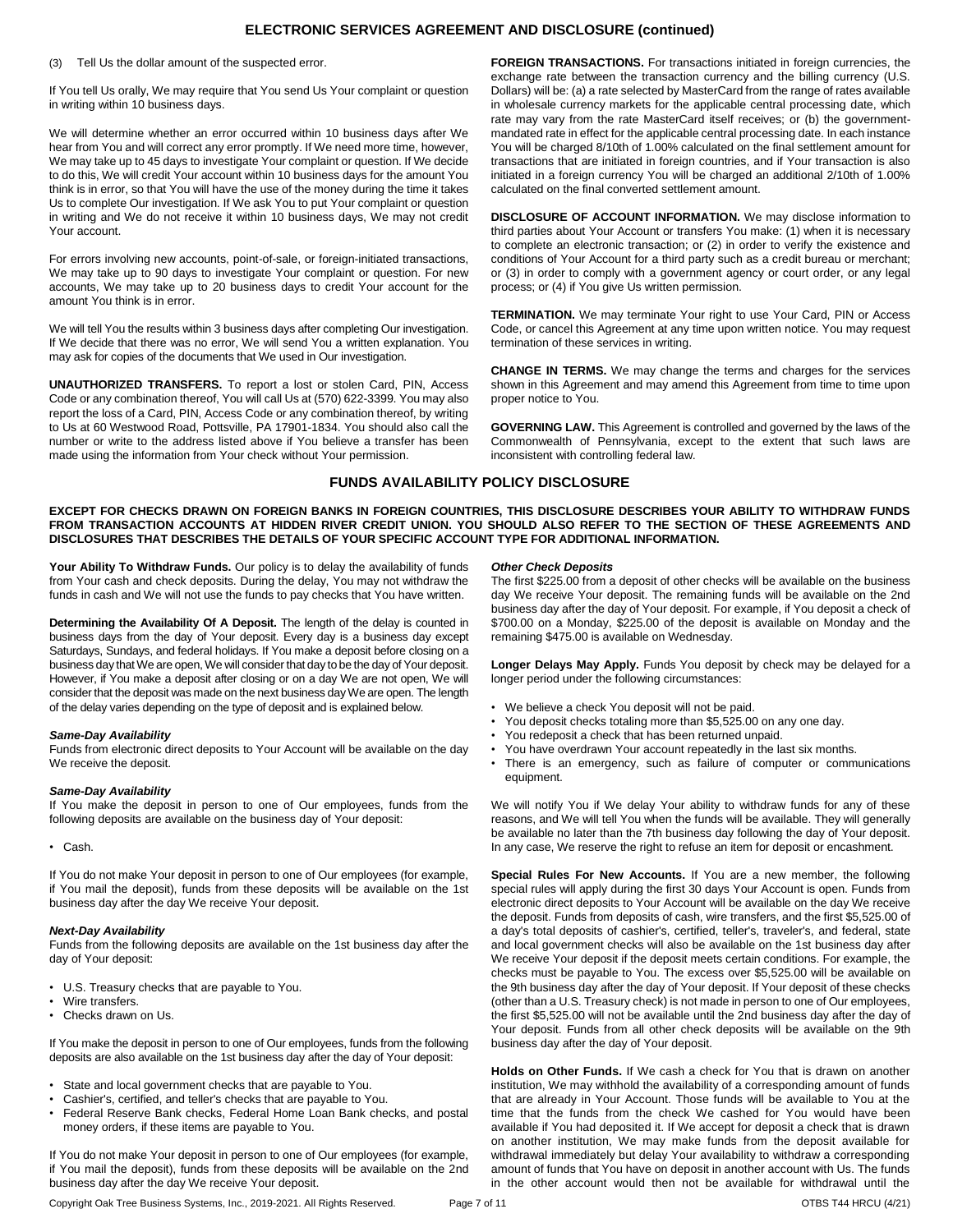## **FUNDS AVAILABILITY POLICY DISCLOSURE (continued)**

time periods that are described elsewhere in this policy for the type of check that You deposited.

**Location of Check Endorsements.** Federal law requires all check endorsements to be in the first 1-1/2 inches of the trailing edge of the back of the check. The trailing edge is opposite the left side of the face of the check, the side of the check just behind Our address. You will be responsible for any costs incurred by Us due to delays in returning checks deposited into Your Account that do not comply with the endorsement standards.

**Dividend Payment Policy.** See the Account Disclosures section in these Agreements And Disclosures for Our policy on the payment of dividends.

## **WIRE TRANSFER AGREEMENT**

#### **THESE ARE THE TERMS AND CONDITIONS WHENEVER YOU REQUEST A WIRE TRANSFER OF FUNDS FROM YOUR ACCOUNT(S) WITH US BASED UPON YOUR ORAL OR WRITTEN REQUEST. WE WILL PROVIDE WIRE TRANSFER SERVICES AS A MEANS TO INITIATE DOMESTIC AND INTERNATIONAL TRANSFERS FOR YOU, SUBJECT TO THE TERMS OF THIS AGREEMENT, WHICH YOU AGREED TO BY SIGNING YOUR APPLICATION FOR MEMBERSHIP WITH US AT THE TIME THAT YOUR ACCOUNT WAS ESTABLISHED.**

This Wire Transfer Agreement applies to wire transfers that are not "Remittance Transfers" as defined in the Electronic Fund Transfer Act (15 U.S.C. 1693o-1) and Regulation E, Subpart B (12 CFR 1005.30 *et seq.*).

We are authorized to charge Your Account for the payment of wire transfer requests. If more than one Account(s) is designated, We may charge any of the designated Accounts unless You give Us specific written directions otherwise. Your transfer requests may involve the transfer of funds from any of Your designated Accounts with Us to another account You have with Us, to any other financial institution, or to a third party or account of a third party maintained with Us or any other financial institution. There are no restrictions or limitations on the amounts which may be ordered or requested, or on the location or address of the beneficiary of a transfer unless You give Us written instructions to the contrary.

The party(ies) named in Your application for membership are the Authorized Persons who may issue payment orders to Us for the initiation of wire transfers or to receive telephone calls from Us, in accordance with this Agreement, for the purpose of confirming payment orders for the initiation of wire transfers which have been transmitted to Us under this Agreement for any Account designated in Your application for membership. For confirmation purposes, We may call any party designated in Your application for membership. If more than one Authorized Person is named, any one of them may issue payment orders on any designated Account.

Wire transfer requests must be given to Us in compliance with Our cut-off hours as established from time to time by Us. We are not responsible for the accuracy of a routing number which You supply verbally and which is contained in Your wire transfer request. Wire transfer requests received by Us after Our cut-off hours may be treated as if received on the following business day.

We have no obligation to accept or execute any wire transfer request. We will provide You telephonic notice of rejection. If We are unable to reach You by telephone, We may at Our option give You notice of rejection in writing.

If We accept a wire transfer request consistent with this Agreement, You agree that any such transfer requests which We receive are effective as Your transfer request, whether or not authorized.

You will have no right to cancel or amend a payment order to initiate a wire transfer after We receive it. We will make a reasonable effort to act on a cancellation or amendment of a payment order made by You prior to the time that We execute such payment order, but We have no liability if Your cancellation or amendment is ineffective.

You agree to re-execute this Agreement or to execute a new agreement if changes are necessary. Your application for membership designates any Account which may be charged in relation to wire transfer requests. All parties which You have authorized to issue wire transfer requests or to receive telephonic confirmations from Us are identified in Your application for membership. All modifications or additions to Your application for membership must be in writing.

You agree to pay Us the amount of any transfer request which We transmit pursuant to this Agreement when We execute a payment order to carry out Your wire transfer request. You will not make any wire transfer request which would cause You to exceed the available balance in the Account designated to pay the transfer request. If a payment order is executed which creates an overdraft, with or without Our prior consent, You agree to pay Us the overdraft amount and any overdraft fee immediately upon Our demand. We have the right to set-off the amount of any overdraft against the balance in any of Your accounts with Us and We may exercise any rights We have under any agreements which grant Us security for the payment of Your liabilities or obligations to Us.

You understand and agree that the payment of a wire transfer request may be made by Us or any other financial institution used to carry out the transfer request on the basis of an identifying or account number which You have provided for a beneficiary, even if the number identifies a person different from Your intended beneficiary. You also understand and agree that We or any other financial institution used to carry out a transfer request, may rely on the identifying number of the intermediary or beneficiary's financial institution which You have provided as the proper identification of the intermediary or beneficiary's financial institution, even if the number identifies a financial institution different from the one You intended to identify. We or any other financial institution are not responsible for determining whether any identifying or account numbers You have provided to initiate a wire transfer are accurate. You will be liable to Us for the amount of any transfer request even if payment of the transfer request is made to a person different from the named beneficiary based upon the beneficiary's identifying or account number provided by You or payment of the transfer request is made to a financial institution different from the one identified by name based on the identifying number which You have provided to Us.

You agree to examine any statement or confirmation which We send You and to notify Us within 30 days after the mailing date on any statement or confirmation, of any discrepancy or error. If You fail to notify Us of any discrepancy or error within the required time period, You agree that We are not liable to pay dividends or reimburse You for any discrepancy or error in relation to a transfer request described in such statement or confirmation.

You and the Credit Union agree that the following specified security procedures represent a commercially reasonable method of providing security against unauthorized payment orders: (a) Only individuals named in Your application for membership shall issue wire transfer requests to Us; and (b) We reserve the right to telephonically contact any individual named in Your application for membership for the purpose of confirming a transfer request, regardless of amount, although We have no obligation to do so. If We cannot obtain a confirmation satisfactory to Us, then We reserve the right to refuse to honor any wire transfer request.

We have no responsibility to verify the identity of any party identifying themselves as an individual authorized to receive a telephonic confirmation of any wire transfer request, other than to verify that the name given by such party corresponds to a party named in Your application for membership. If, for any reason, We are not satisfied that a wire transfer request was issued by an authorized party or confirmed by an authorized party, We may refuse to execute the transfer request. If We do so, We shall not incur any liability of any nature. You agree to prevent disclosure, other than on a need-to-know basis, of any of the aspects of the security procedures which You have agreed to with Us. You will notify Us immediately if You believe the confidentiality of the security procedures has been compromised and You shall act to prevent the security procedures from being further compromised.

We have no liability of any nature for delays or mistakes, provided We act in good faith and with reasonable care. We are not responsible for delays or mistakes caused by other parties through whom We transmit funds whether such other parties were selected by You or Us. We are not required to make a wire transfer on the day a wire transfer request is received, unless the wire transfer request is received within a reasonable time before any cut-off hour We have established. We will generally use the funds transfer system, but We may use any means and routes that We, in Our sole discretion, consider suitable for the transmission of funds.

You agree that We have no liability and are not responsible for any delay or failure to transfer any amount specified in any wire transfer request because of rules, regulations, or policies of the Federal Reserve Board which limits, in the aggregate, the amount We can transfer from time to time during any business day, provided, however, that We will promptly notify You of any such failure or delay and will effectuate the transfer as soon as is reasonably possible.

We shall have no liability whatsoever for any special, consequential, punitive, or indirect loss or damage suffered by You in connection with services offered by Us which are subject to this Agreement, regardless of whether We know or should have known such damages might be incurred. We have no responsibility for any attorneys' fees that You might incur.

We may terminate this Agreement at any time by giving written or oral notice to You. Unless We terminate this Agreement, the Agreement shall remain in effect until We receive written notice of termination from You and have been afforded a reasonable opportunity to act on Your termination notice. You may not assign this Agreement to any other party.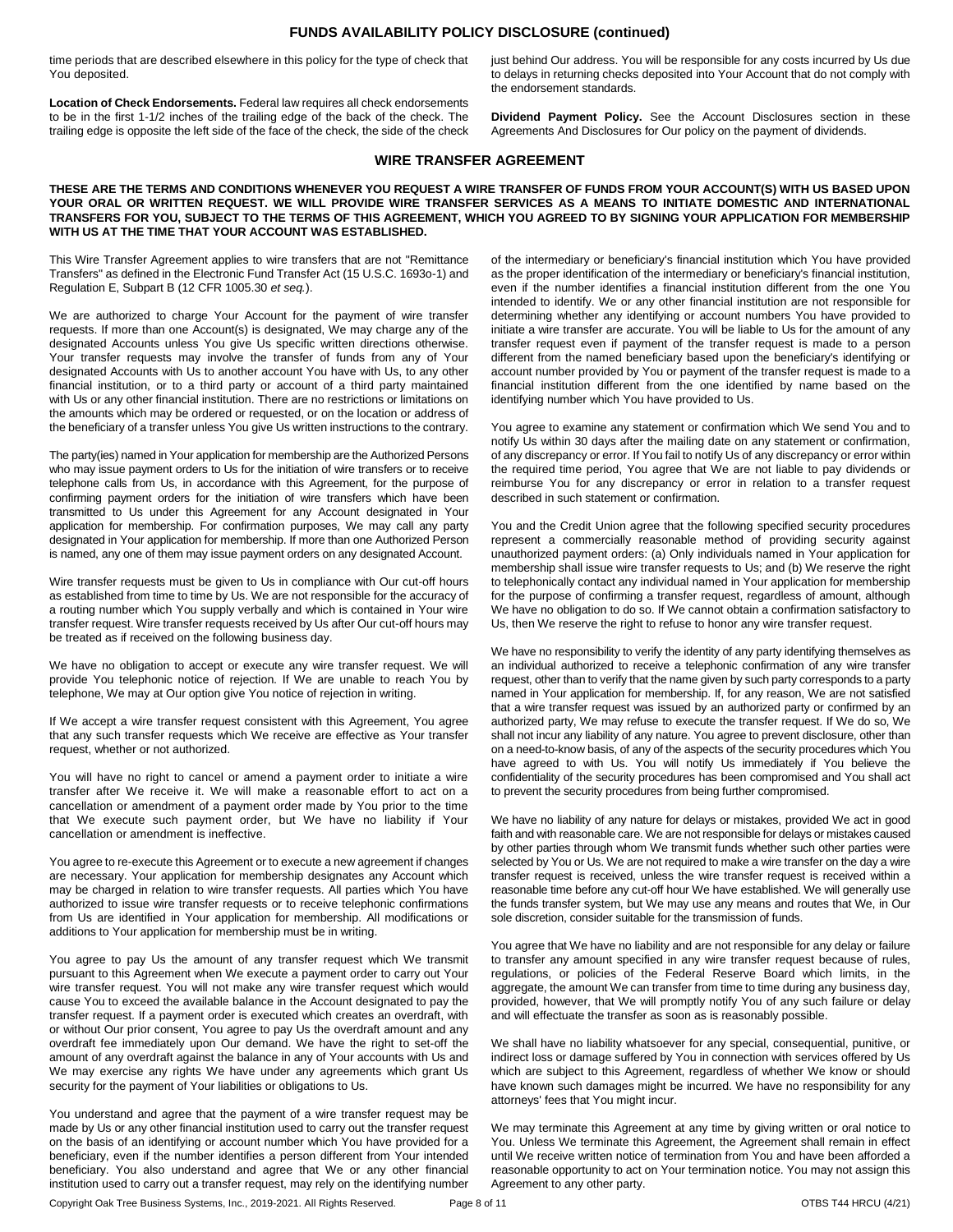## **WIRE TRANSFER AGREEMENT (continued)**

This Agreement is governed by the provisions of Regulation J, 12 CFR Part 210, Subpart B, including the Appendices, to the extent that any wire transfer request is carried out. Terms which are not defined in this Agreement shall have the same meaning as defined in the Uniform Commercial Code Article 4A. This Agreement is also subject to all applicable Operating Circulars of the Federal Reserve Bank in the district in which We are located and any other applicable provisions of federal or state law. To the extent that Regulation J does not apply to this Agreement, this Agreement shall be governed by the laws of the state in which We are chartered.

We may amend this Agreement, from time to time, by sending You a copy of any amendment at least 30 days prior to its effective date. This Agreement may also be amended by a writing signed by You and Us. No representation or statement not expressly contained in this Agreement or in any amendment shall be binding upon You or Us.

If any provision of this Agreement is prohibited by applicable law, such prohibition shall apply only to that provision and all other provisions of the Agreement shall remain in full force and effect.

# **THE REMAINDER OF THIS PAGE INTENTIONALLY LEFT BLANK**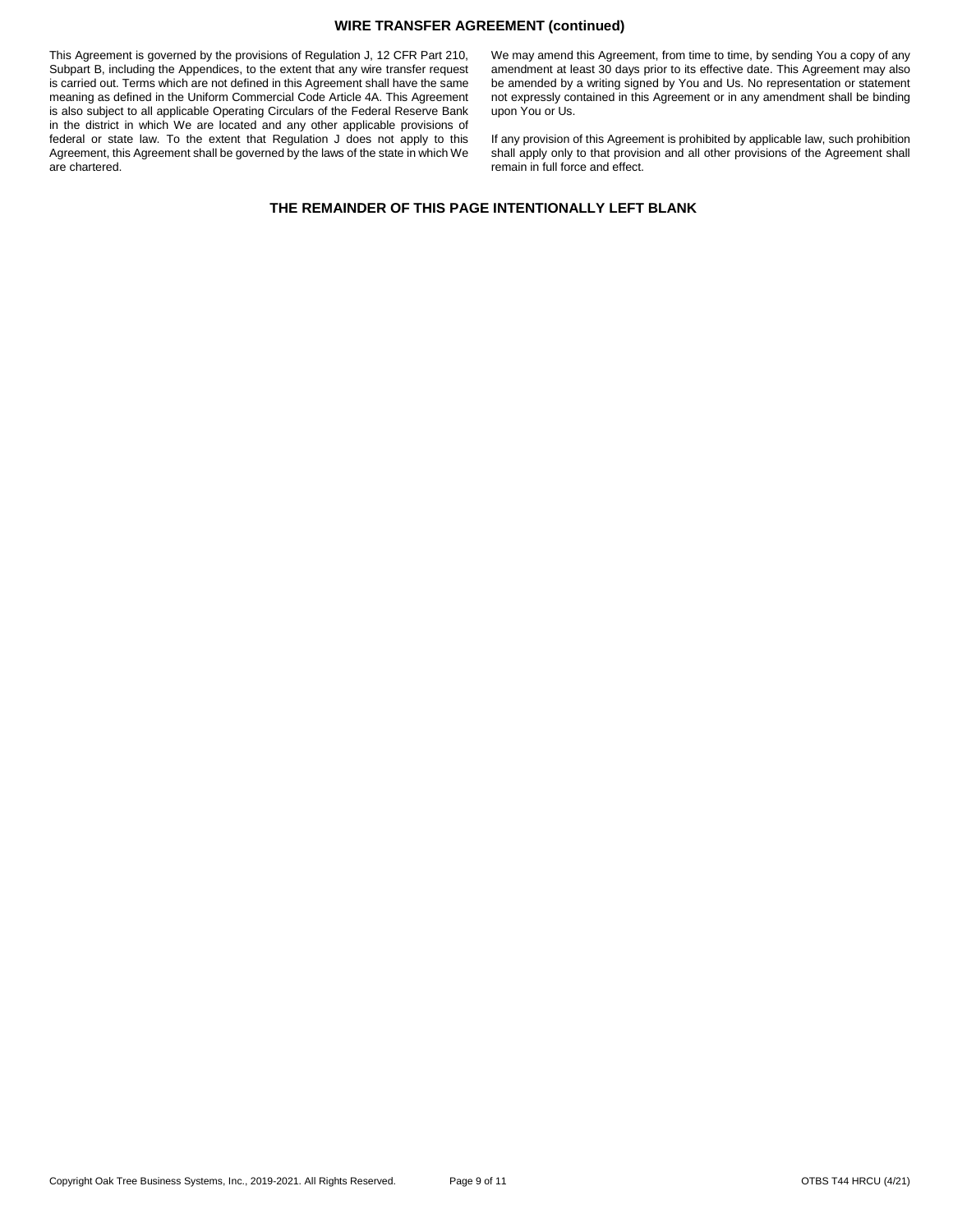# **PRIVACY POLICY**

| <b>FACTS</b>             | 11501350121101<br><b>WHAT DOES HIDDEN RIVER CREDIT UNION</b><br>DO WITH YOUR PERSONAL INFORMATION?                                                                                                                                                                                                                         |                              |                             |
|--------------------------|----------------------------------------------------------------------------------------------------------------------------------------------------------------------------------------------------------------------------------------------------------------------------------------------------------------------------|------------------------------|-----------------------------|
| Why?                     | Financial companies choose how they share Your personal information. Federal law gives consumers the<br>right to limit some but not all sharing. Federal law also requires Us to tell You how We collect, share, and<br>protect Your personal information. Please read this notice carefully to understand what We do.     |                              |                             |
| What?                    | The types of personal information We collect and share depend on the product or service You have with Us.<br>This information can include:                                                                                                                                                                                 |                              |                             |
|                          | Social Security number and account balances<br>$\bullet$                                                                                                                                                                                                                                                                   |                              |                             |
|                          | payment history and account transactions<br>$\bullet$                                                                                                                                                                                                                                                                      |                              |                             |
|                          | overdraft history and checking account information<br>$\bullet$                                                                                                                                                                                                                                                            |                              |                             |
|                          | When You are no longer Our member, We continue to share Your information as described in this notice.                                                                                                                                                                                                                      |                              |                             |
| How?                     | All financial companies need to share customers' personal information to run their everyday business. In the<br>section below, We list the reasons financial companies can share their customers' personal information, the<br>reasons Hidden River Credit Union chooses to share, and whether You can limit this sharing. |                              |                             |
|                          |                                                                                                                                                                                                                                                                                                                            |                              |                             |
|                          | Reasons We can share Your personal information                                                                                                                                                                                                                                                                             | Does the Credit Union share? | Can You limit this sharing? |
| report to credit bureaus | For Our everyday business purposes - such as to<br>process Your transactions, maintain Your account(s),<br>respond to court orders and legal investigations, or                                                                                                                                                            | <b>YES</b>                   | <b>NO</b>                   |
| and services to You      | For Our marketing purposes - to offer Our products                                                                                                                                                                                                                                                                         | <b>YES</b>                   | <b>NO</b>                   |
|                          | For joint marketing with other financial companies                                                                                                                                                                                                                                                                         | <b>YES</b>                   | <b>NO</b>                   |
|                          | For Our affiliates' everyday business purposes -<br>information about Your transactions and experiences                                                                                                                                                                                                                    | <b>NO</b>                    | <b>WE DON'T SHARE</b>       |
|                          | For Our affiliates' everyday business purposes -<br>information about Your creditworthiness                                                                                                                                                                                                                                | <b>NO</b>                    | <b>WE DON'T SHARE</b>       |
|                          | For Our affiliates' to market to You                                                                                                                                                                                                                                                                                       | <b>NO</b>                    | <b>WE DON'T SHARE</b>       |
|                          | For non-affiliates to market to You                                                                                                                                                                                                                                                                                        | <b>NO</b>                    | <b>WE DON'T SHARE</b>       |

Questions? Contact Us by telephone at (570) 622-3399, or write to Us at: 60 Westwood Road, Pottsville, PA 17901-1934